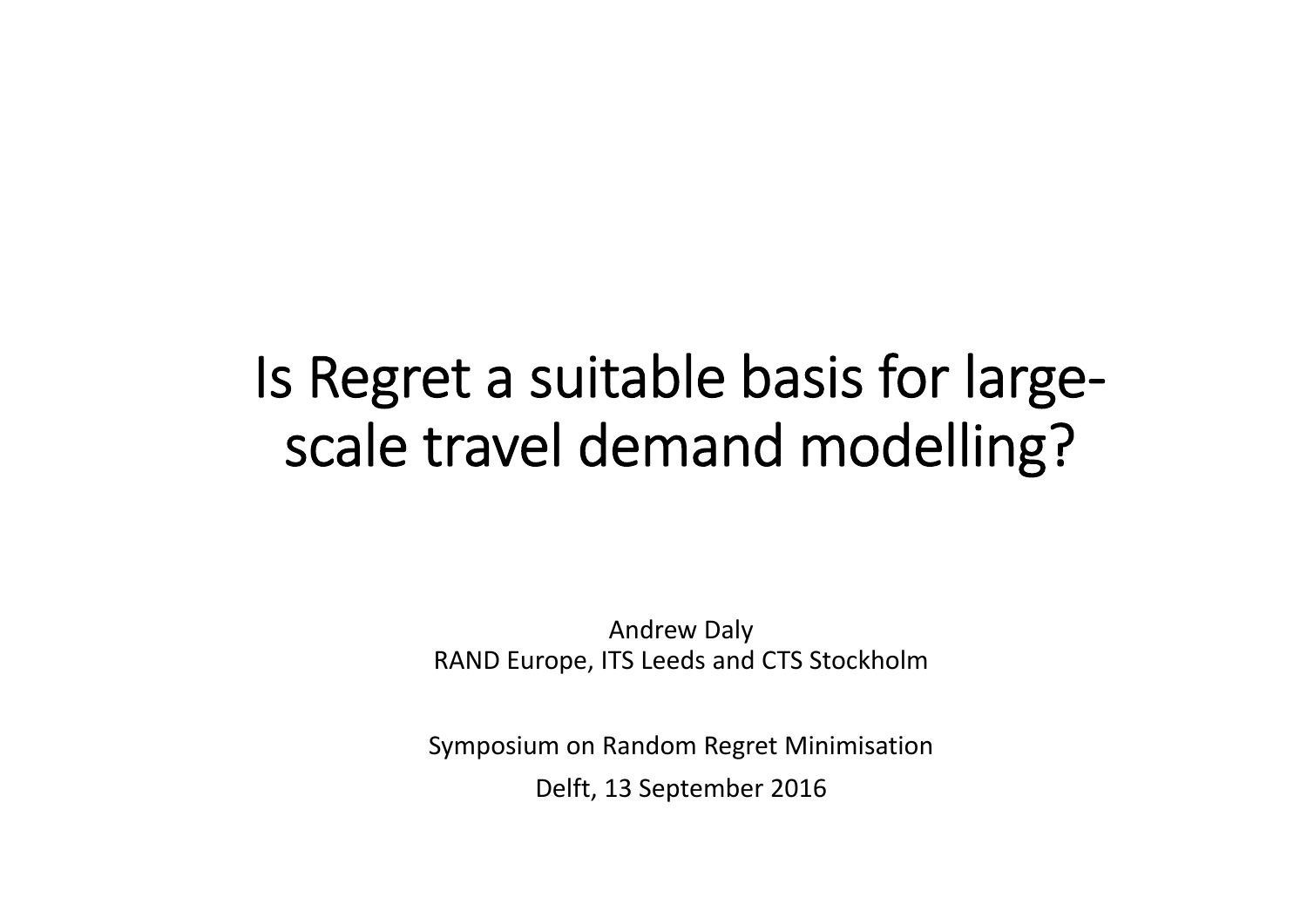#### Introduction

- Regret has <sup>a</sup> long history...
	- Savage (1951), Loomes & Sugden (1982), etc.
	- 'minimax' Regret covering uncertain futures
	- gives the idea that the attractiveness of an alternative depends on its competitive position, not only on its own merits
- but recent work has generalised and extended Regret to model choice under certainty of outcome
	- random Regret
	- multiple dimensions of Regret
	- RRM, with various specifications
- ..and has shown that the concept is useful for choice modelling
	- competing with RUM
	- maybe not quite as good, but certainly adding something to choice modelling
- large‐scale travel demand models are an important choice modelling application: can Regret help?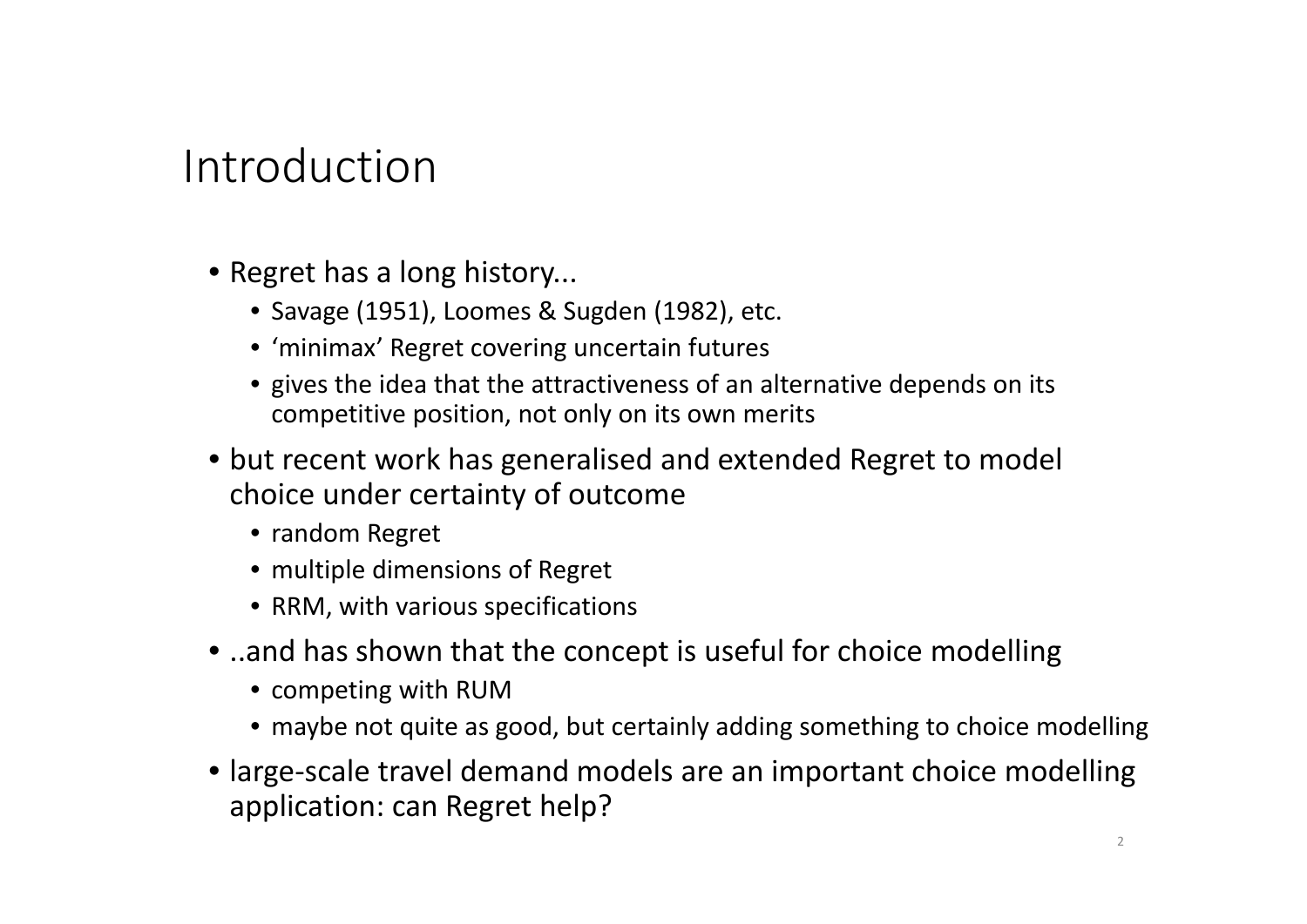#### Overview

- what are the properties of Regret?
	- and do these make it suitable for large‐scale modelling
- Regret ≠ Utility
	- we can't get Regret results by finding <sup>a</sup> cleverer formulation of utility
	- in particular, Regret eliminates preference consistency
- preference consistency has many implications
	- without it, willingness to pay cannot be defined unequivocally
	- transport forecasting and appraisal also become difficult
- large‐scale transport modelling requires several integrated steps
	- travel demand forecasting
		- conventionally, assignment is separated from other components
	- appraisal
	- consistency of numéraire across components is highly desirable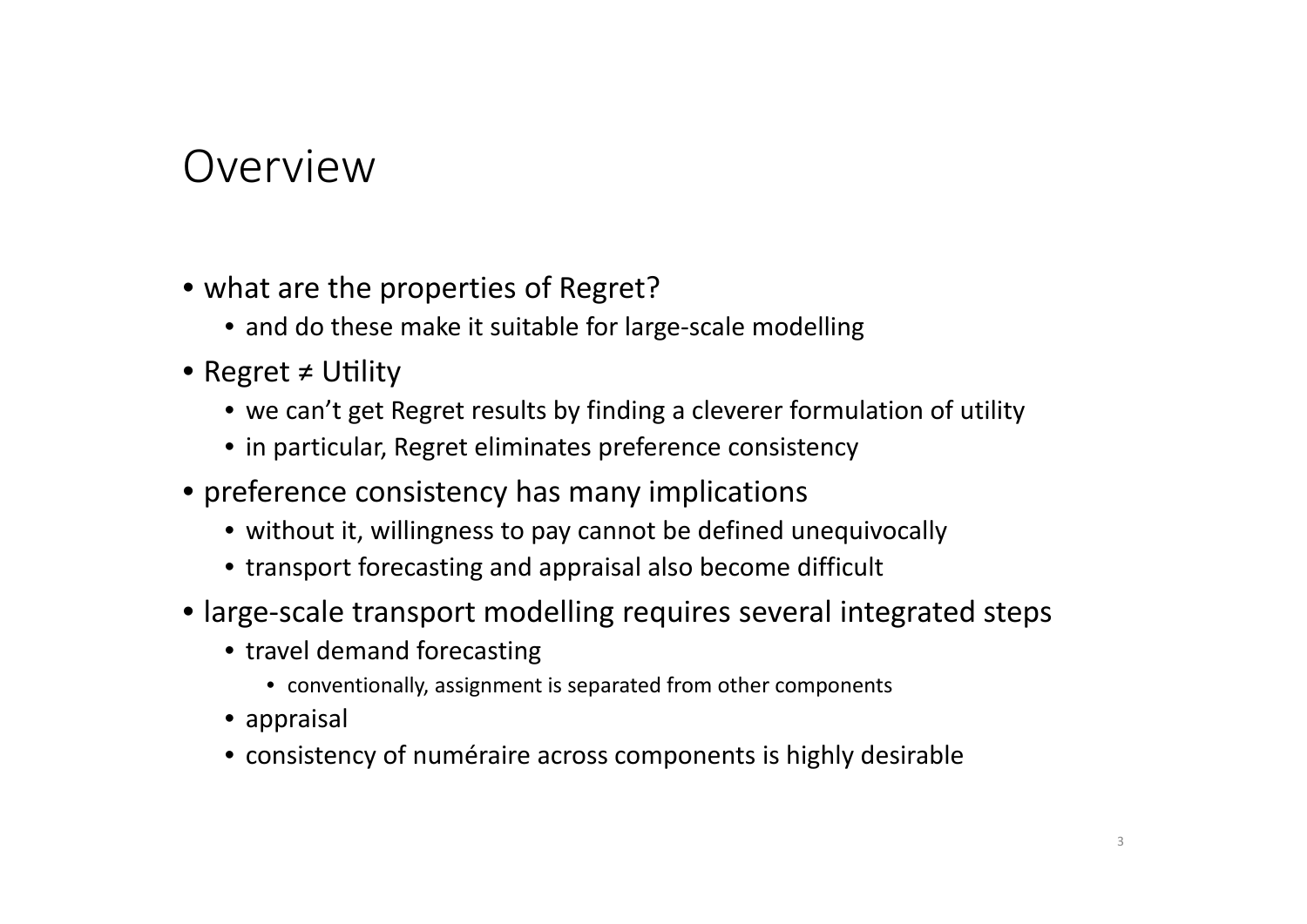### What is Regret anyway?



- it defines a choice model paradigm emphasising the position of each alternative relative to other alternatives
	- i.e. it's a specific form of reference dependence
- in particular, how much Regret there might be on each attribute
- there are several versions, some of which also give credit for better attributes, i.e. Delight
	- (Rejoice is entirely the wrong word!)
- and there are various options for non‐linearity
- reference dependence relates only to other 'active' alternatives, not to any long‐term or past situations
- i.e. it does not relate to history, which is known to be important
- Regret needs to be seen as <sup>a</sup> step towards <sup>a</sup> better understanding and a better model, not the whole solution  $44$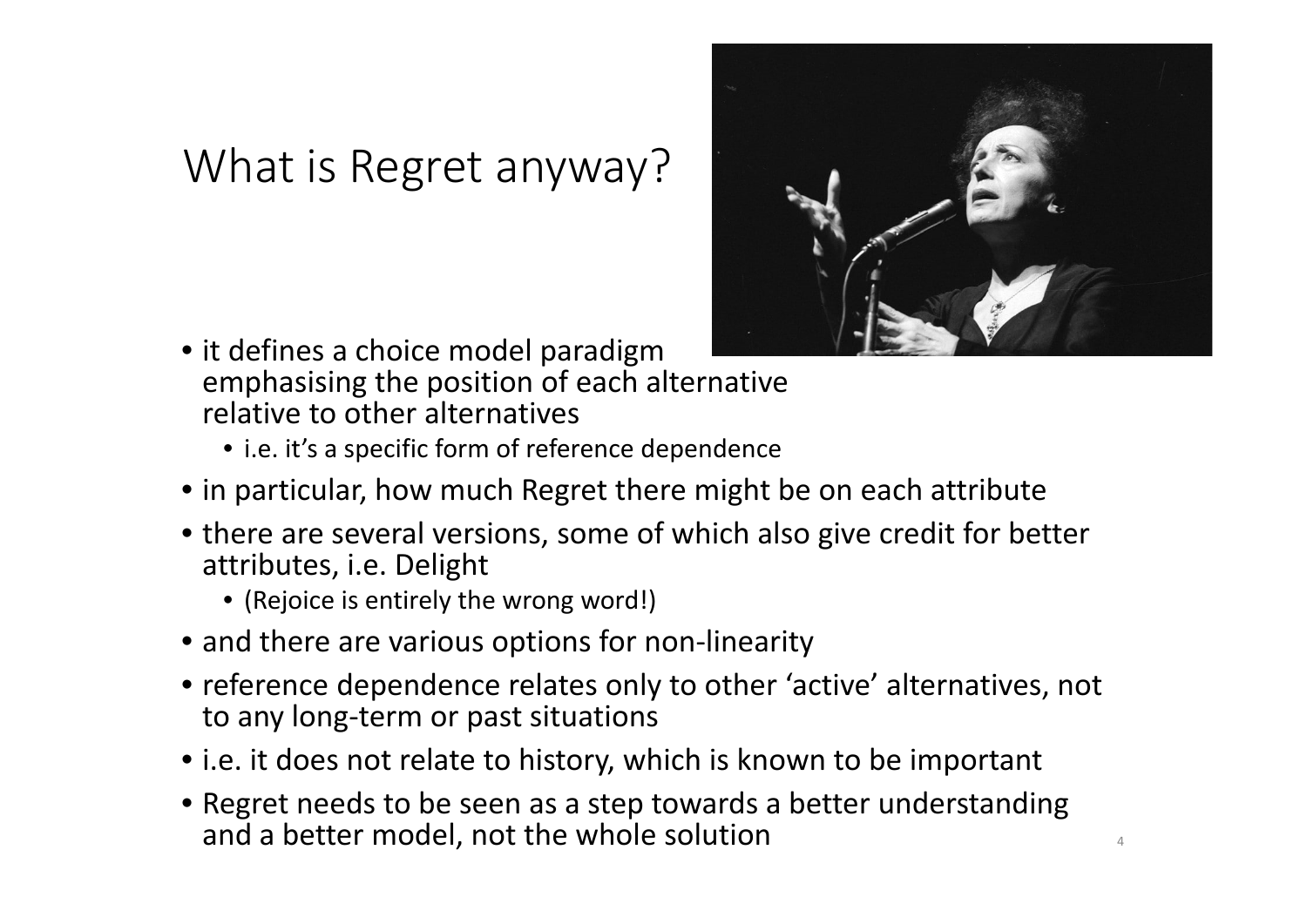## Regret is not Utility .. preference is inconsistent

• key point: Regret implies preference reversal



- A preferred to B, but the Regret of A and B can be changed by C so that B preferred to A
- this is inevitable with Regret
	- part of its charm perhaps and maybe realistic as <sup>a</sup> representation of behaviour
- $\bullet$  Debreu or Marschak & co show that Utility  $\Longleftrightarrow$  Transitivity + Consistency
- this means that we can't find <sup>a</sup> 'different' Utility function that would emulate Regret
	- Regret is truly different
- but there are reference‐dependent Utility functions
	- with reference to <sup>a</sup> specific base, as‐now, perhaps
- the key point follows from the fact that Regret for one alternative depends on other alternatives whose attributes may change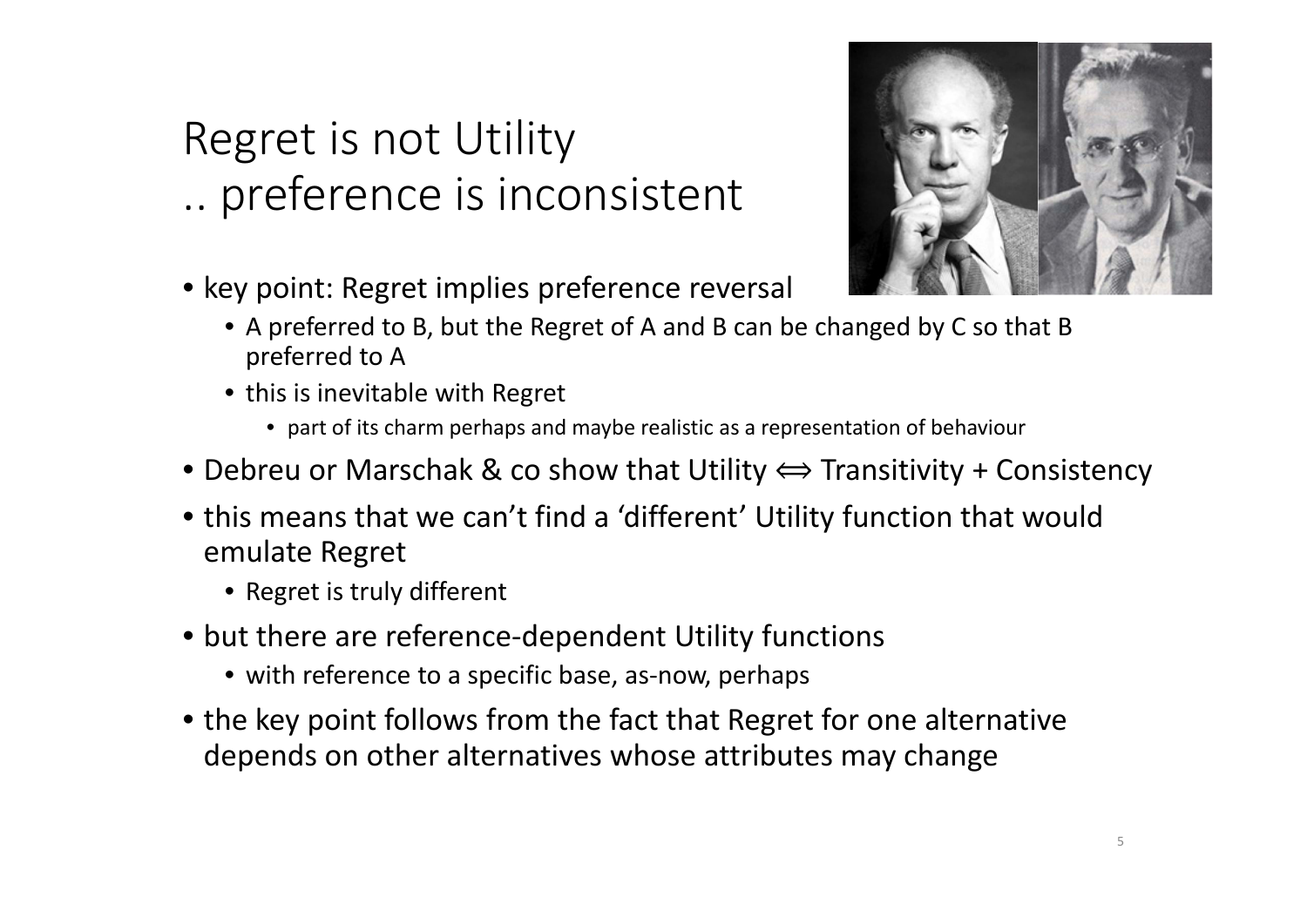## Utility‐based transport models still have many issues

- how many of these are solved by Regret?
	- what kind of non‐linearity is necessary or acceptable
	- what linkages do we need between the stages
	- can we make the models run faster
	- can we link the models to land‐use
	- should we use expected demand or simulate
	- can we make cross‐nested or mixed logit practical
	- how do we estimate error measures for forecasts
	- do we need to model activities
	- how can we use aggregate data on elasticity or value of time
- looks like all these problems would also exist for Regret
	- and some might be more difficult to solve
- so we need to make progress in other directions as well as considering the implementation of Regret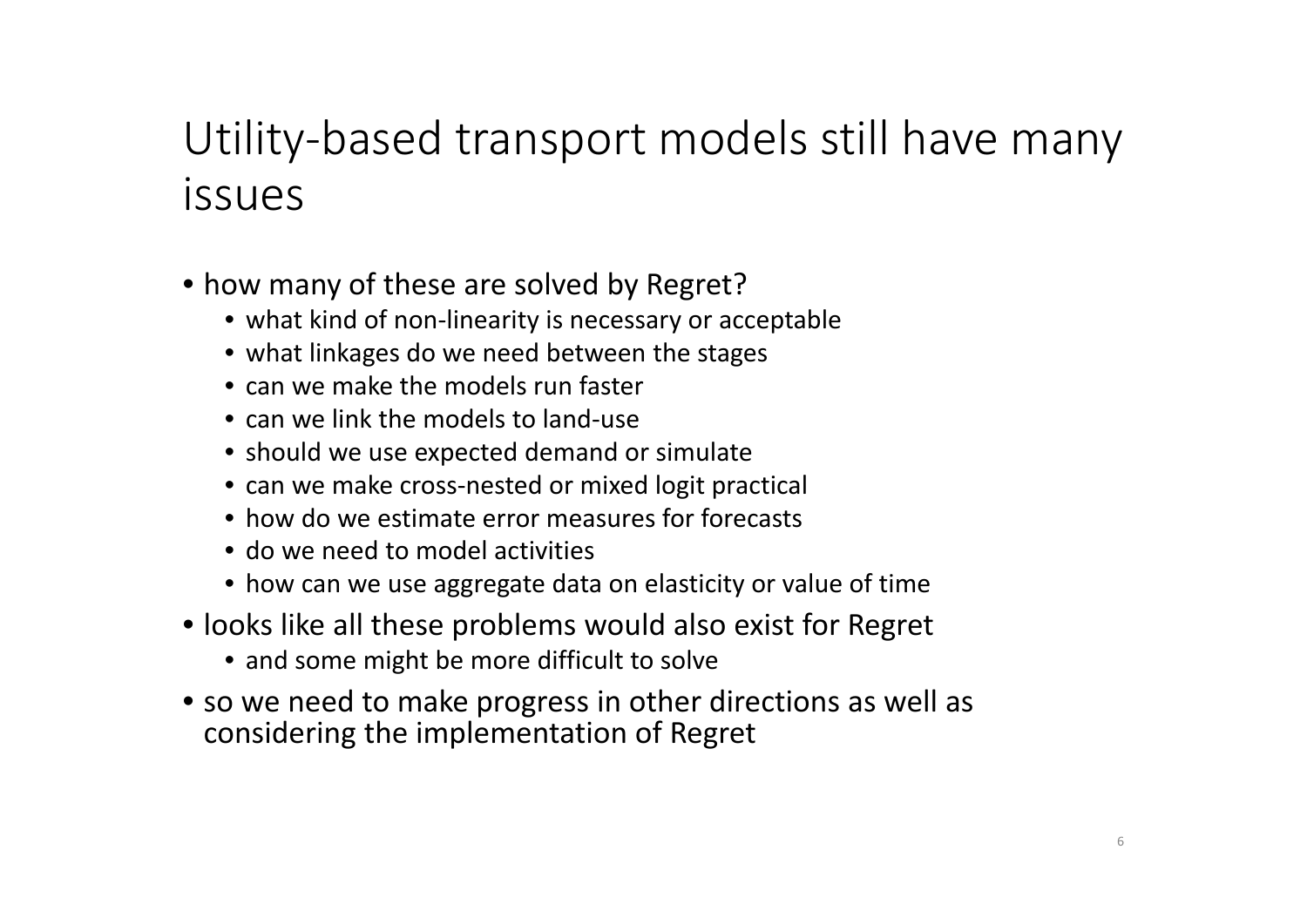#### Large‐scale models have several components

at least the following

- assignment
- travel frequency
- mode-destination choice
	- including sub‐modes (park & ride)
	- toll roads
	- etc.
- appraisal
- and these need to be linked to each other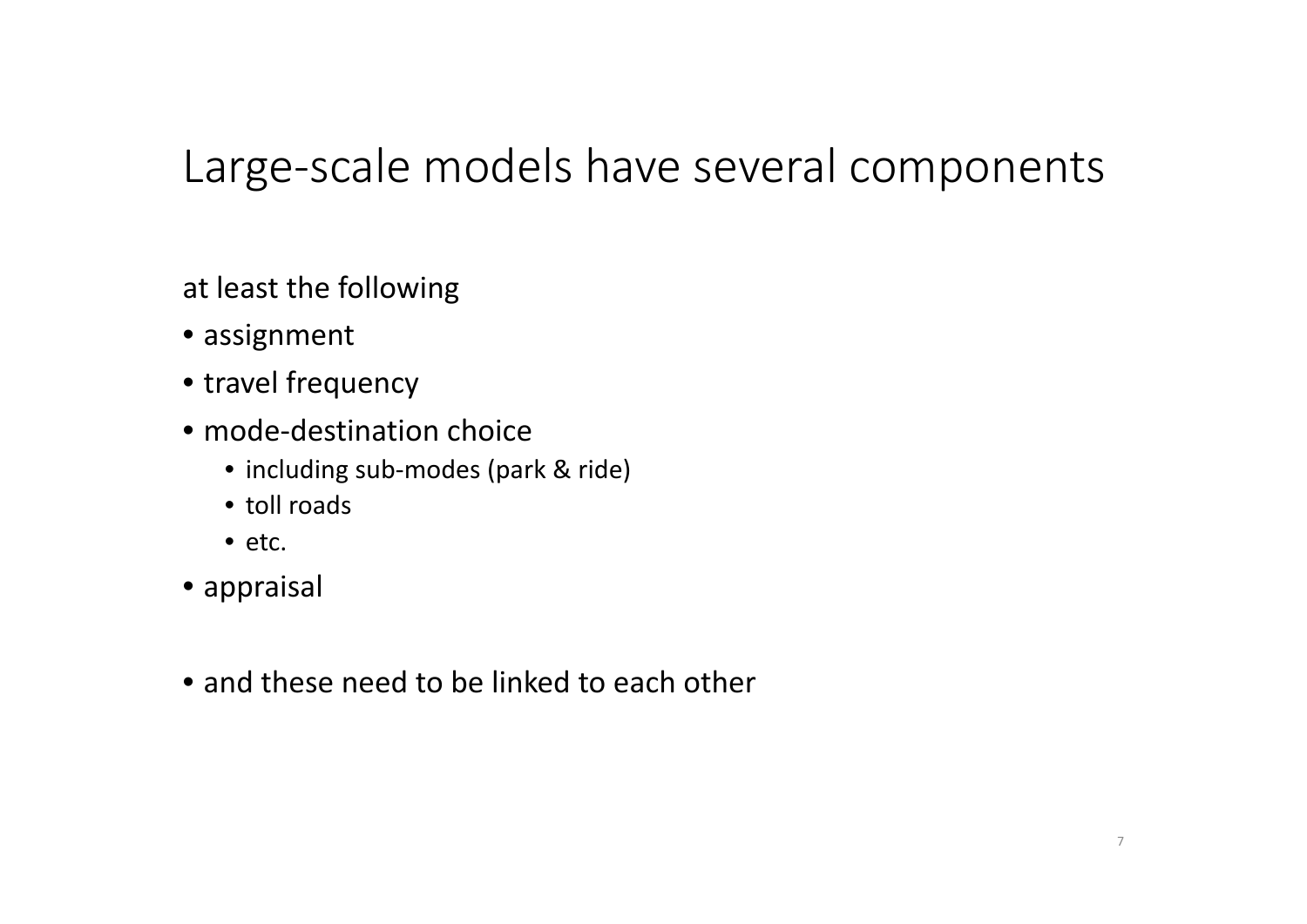## Assignment with Regret is not easy

- intuitively, it seems Regret might be a good basis for route choice
	- comparison of routes seems to involve Regret‐type thinking



- but there are issues, starting with the size of the choice set
- e.g. Bekhor et al. find they need many iterations to converge in quite small networks (2.5k links)
	- variational inequality needed to get convergence
- Prato tests different Regret approaches
	- changes to choice set, e.g. changes to network, seem to pose problems
- Chorus considers risky networks
	- interesting but goes beyond usual requirements
- these papers suggest that Regret assignment is not ready for large‐scale use
- need to remember that efficiency is central and networks can be very large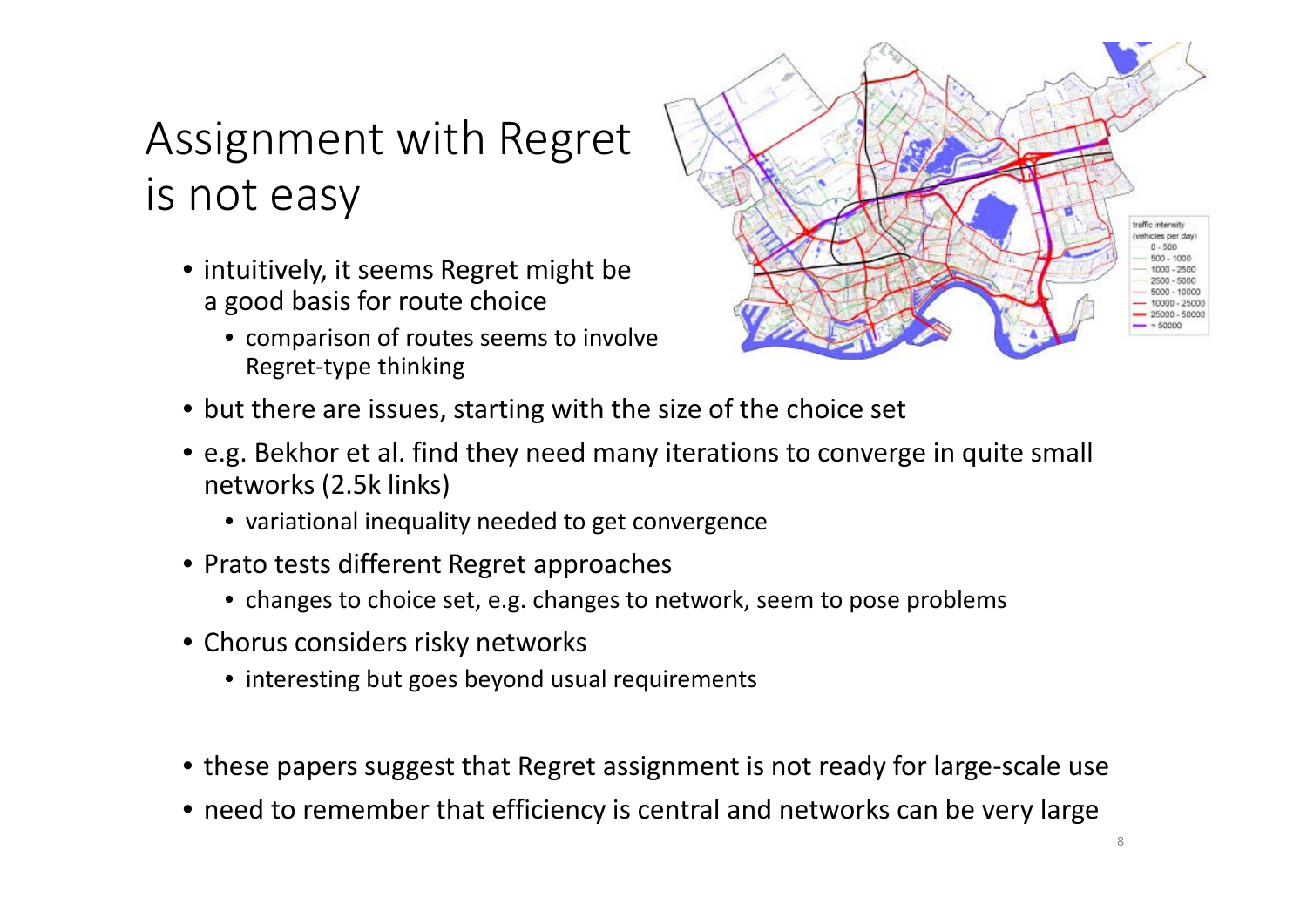## Can we use Regret as the basis for travel frequency?

- what are the alternatives?
- mainly, it's staying at home!



- this seems like it's going to be difficult
	- comparable attributes are difficult/impossible to define
- the impact of (changing) accessibility on travel frequency is (in principle) an important component of the model
	- and we don't know how to define this for Regret
- this will probably have to be done on <sup>a</sup> utility basis for <sup>a</sup> while longer
	- the important extension of linking tour frequency for different purposes is difficult to imagine in <sup>a</sup> Regret context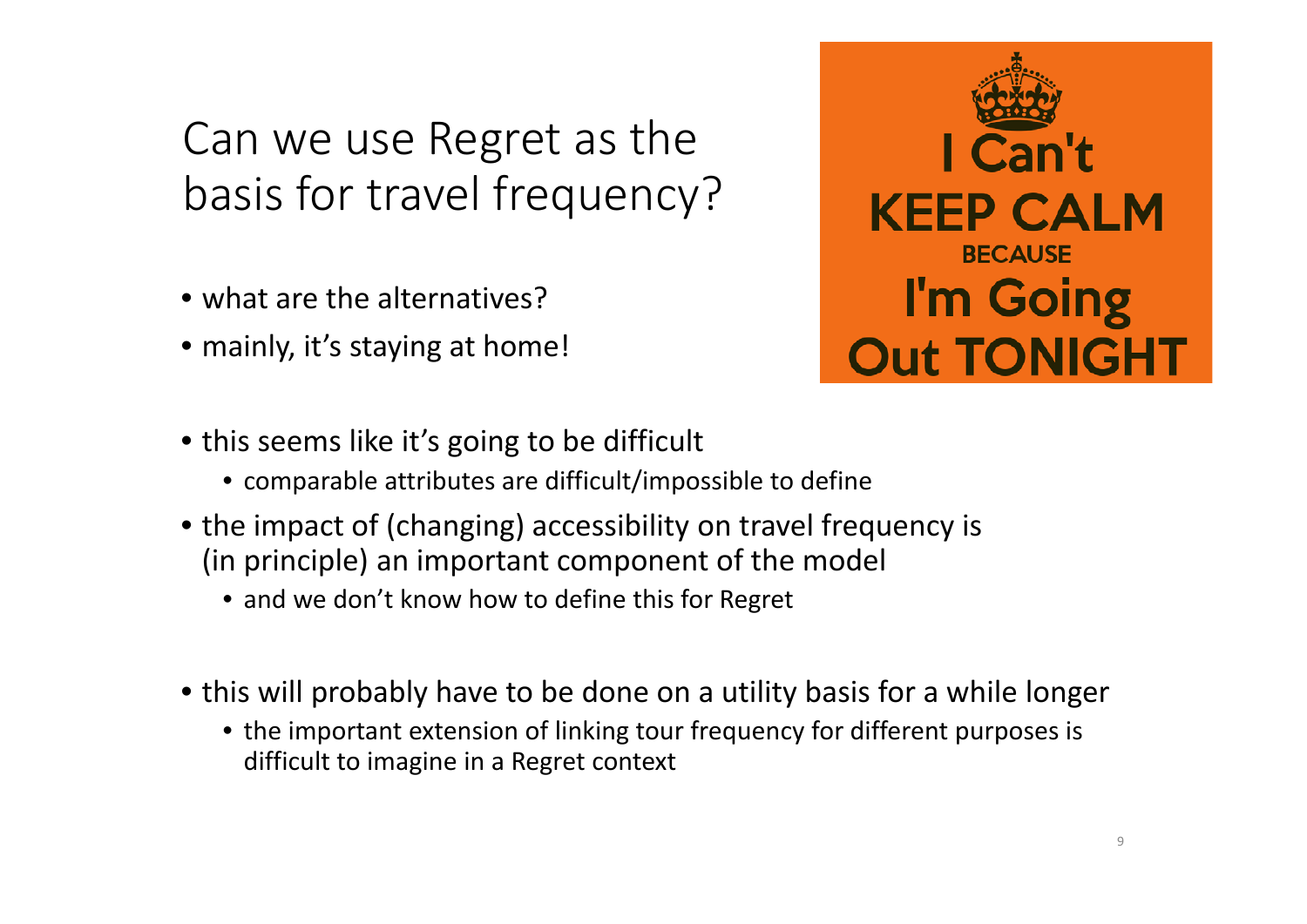## There is progress in mode‐destination‐time‐ period choice

- seems to be the most researched area in large‐scale Regret modelling
	- thorough very recent paper by van Cranenburgh and Chorus
- Utility models give an o  $*$  n process, Regret is o  $*$  n<sup>2</sup>
	- and in mode-destination-time period models, can easily have n  $\sim$  10<sup>5</sup> with o (origins, purposes, person types) larger still
	- there are ways of reducing processing, but underlying problem remains
- further, Regret doesn't seem to address any of the current issues of mode‐destination modelling
	- tour and kilometre elasticities, trip length, cross‐nesting, cost allocation
	- e.g. does nesting have the expected impact on elasticity?
- so results are interesting but don't seem to offer immediate gains
- remember also that we need efficiency to iterate mode‐destination‐ time‐period models with assignment
- ..and deal with subordinate choices like access modes & toll roads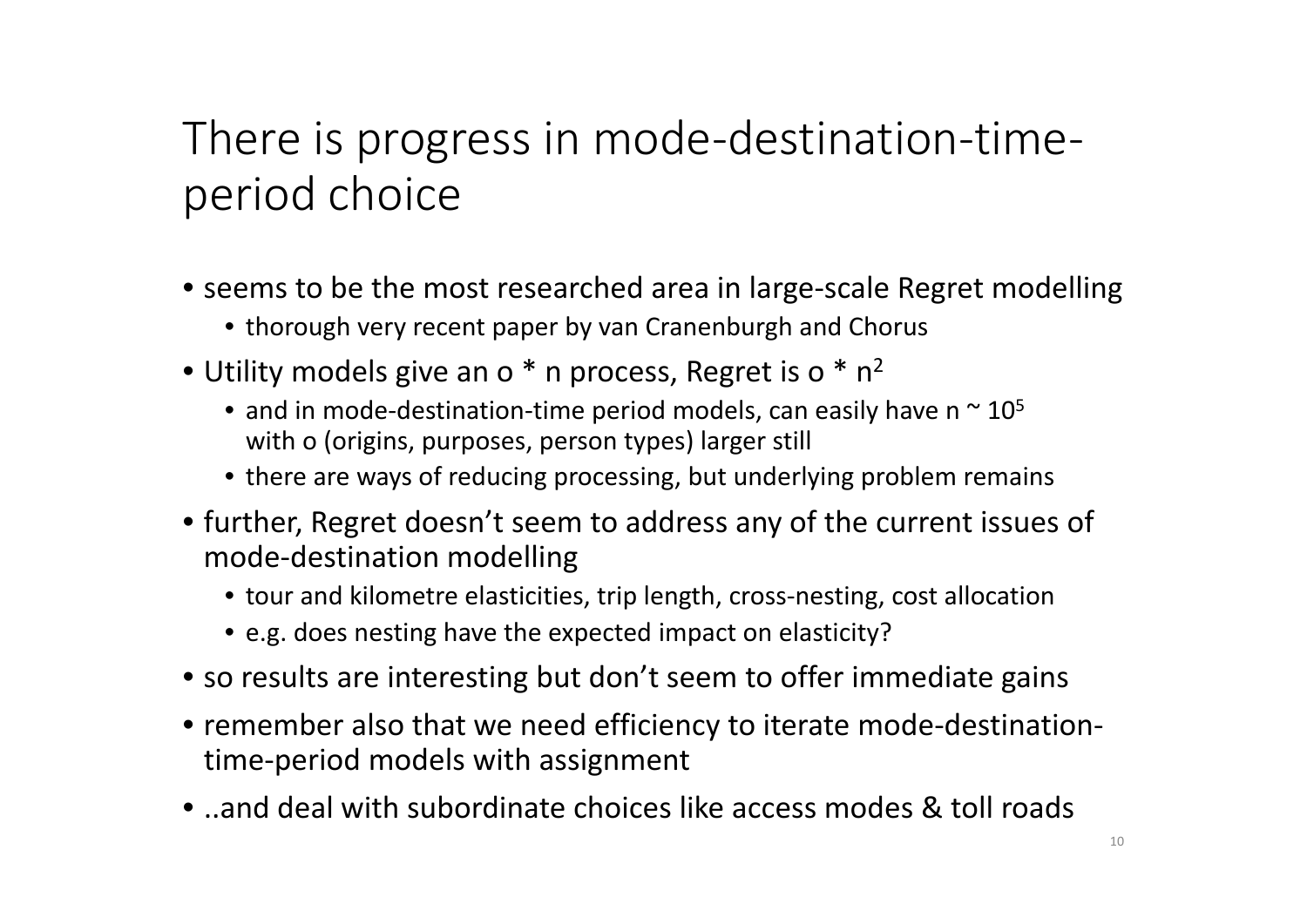Can appraisal be done at all using Regret?

**Choose A from {A, B, C1} Choose B from {A, B, C2} What if these are policy options?**

- Dekker & Chorus (2016?) give <sup>a</sup> thoughtful analysis
	- can't do Hicksian appraisal, i.e. income effect impossible
	- generally remains difficult to make appraisals
	- e.g. restricted to changes in one alternative, but in many (all?) transport scenarios many alternatives change
	- "more work needed"
- for Utility models individual preference consistency implies aggregate
	- although preferences can and do shift across population groups
- but for Regret we haven't even got individual consistency, so we can't rely on it at aggregate level
- choosing between two policies may depend on what other policies are included in the mix
	- though these will never be chosen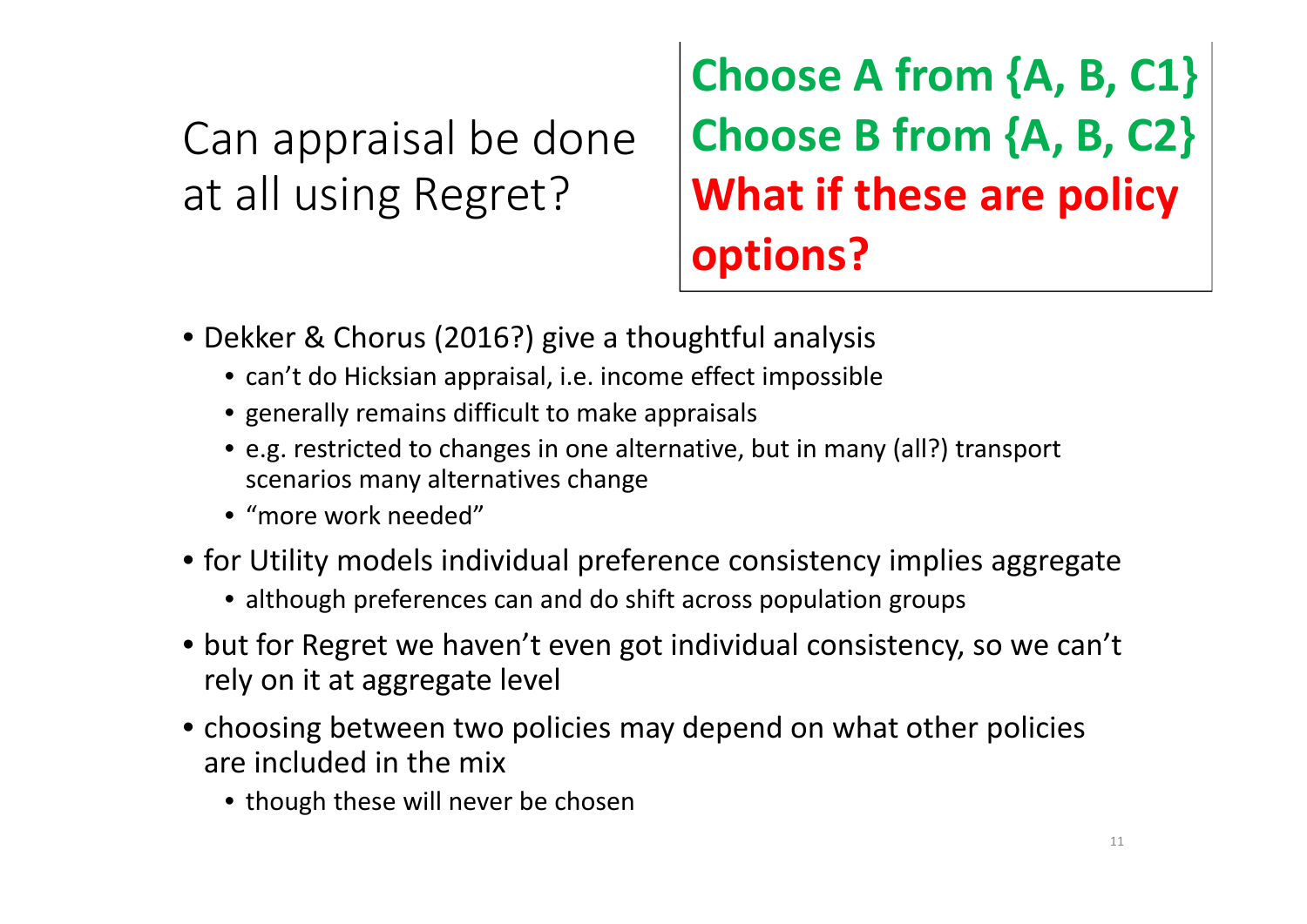## Can appraisal be done at all using Regret? (2)

- governments may insist of rule‐of‐a‐half appraisal, which seems to be (even) more inconsistent with Regret than with Utility
	- as it's founded on generalised cost = negative utility
	- even though Regret models behave properly with cost changes
- conclude that appraisal may remain <sup>a</sup> difficult area for Regret
- maybe not unreasonable behaviourally but impossible politically

**Choose Heathrow from {Heathrow, Gatwick, Boris Island} Choose Gatwick from {Heathrow, Gatwick, no expansion}**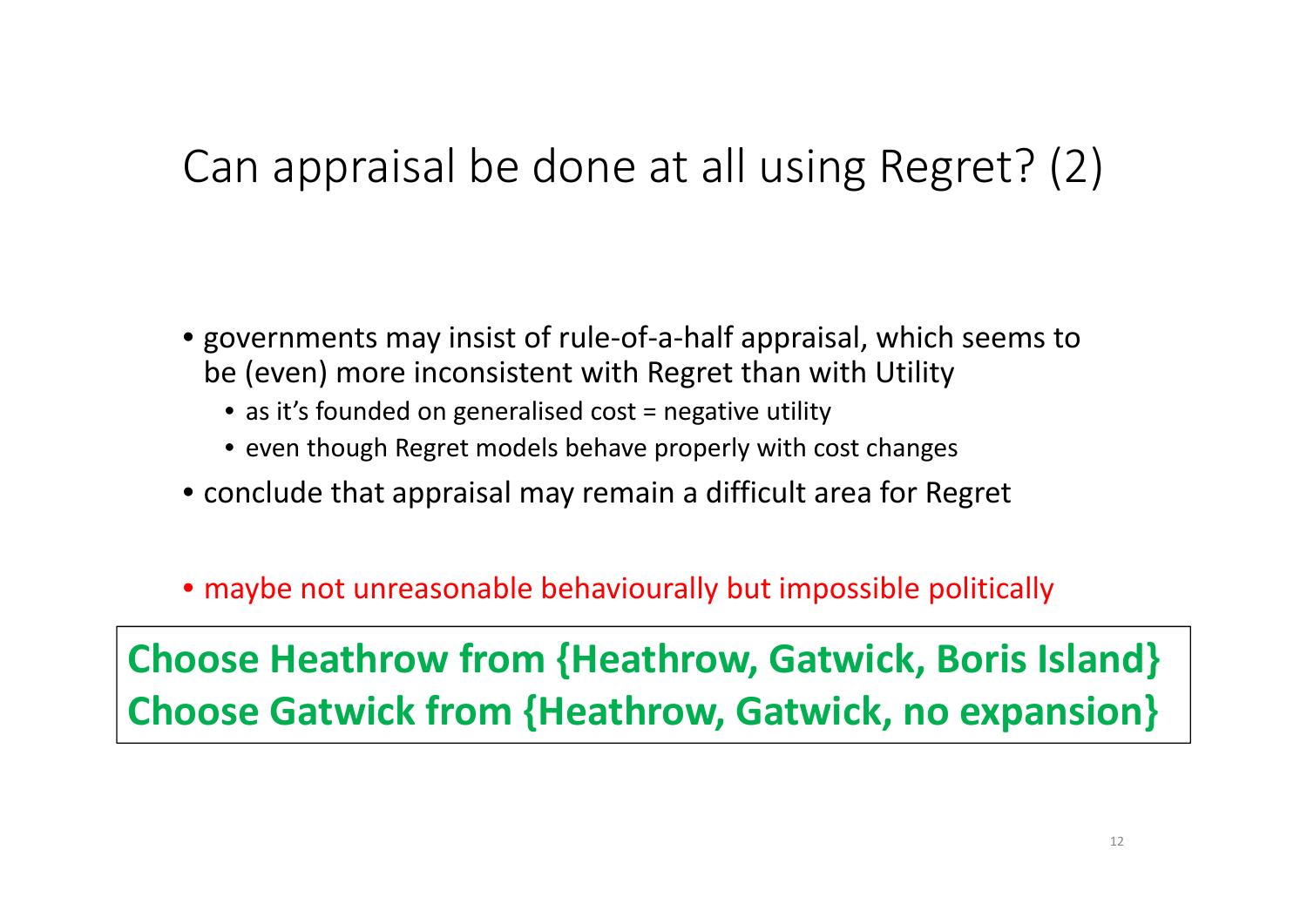#### We need clear links between model components

#### **in Utility models:**

- the link could be overall Utility, i.e. some form of logsum, or an average
	- usually this is done as <sup>a</sup> generalised cost
- but logsum <sup>&</sup>gt; average (sometimes logsum >> average)
- specifically, in MNL, logsum <sup>=</sup> average <sup>+</sup> entropy
- • $\bullet$  entropy  $(\frac{1}{\lambda}\sum_j p_j$  .  $\log p_j > 0)$  is a measure of diversity at lower level
	- $\lambda < 0$  is the coefficient of the numéraire (e.g. time or cost) in the logit utility function
- the more choice, the worse the average as an overall measure
	- this remains a problem in Utility models, particularly for changes in choice set size
	- the derivative of the average can have the wrong sign!
	- can be a large problem when  $\lambda$  is small

#### **what does this imply for Regret?**

- we can't use Regret, or <sup>a</sup> logsum, because the overall level is not defined
- doesn't seem to have been studied for assignment  $\rightarrow$  demand
- some consideration for demand  $\rightarrow$  appraisal, but not yet solved
- and the problems of Utility models remain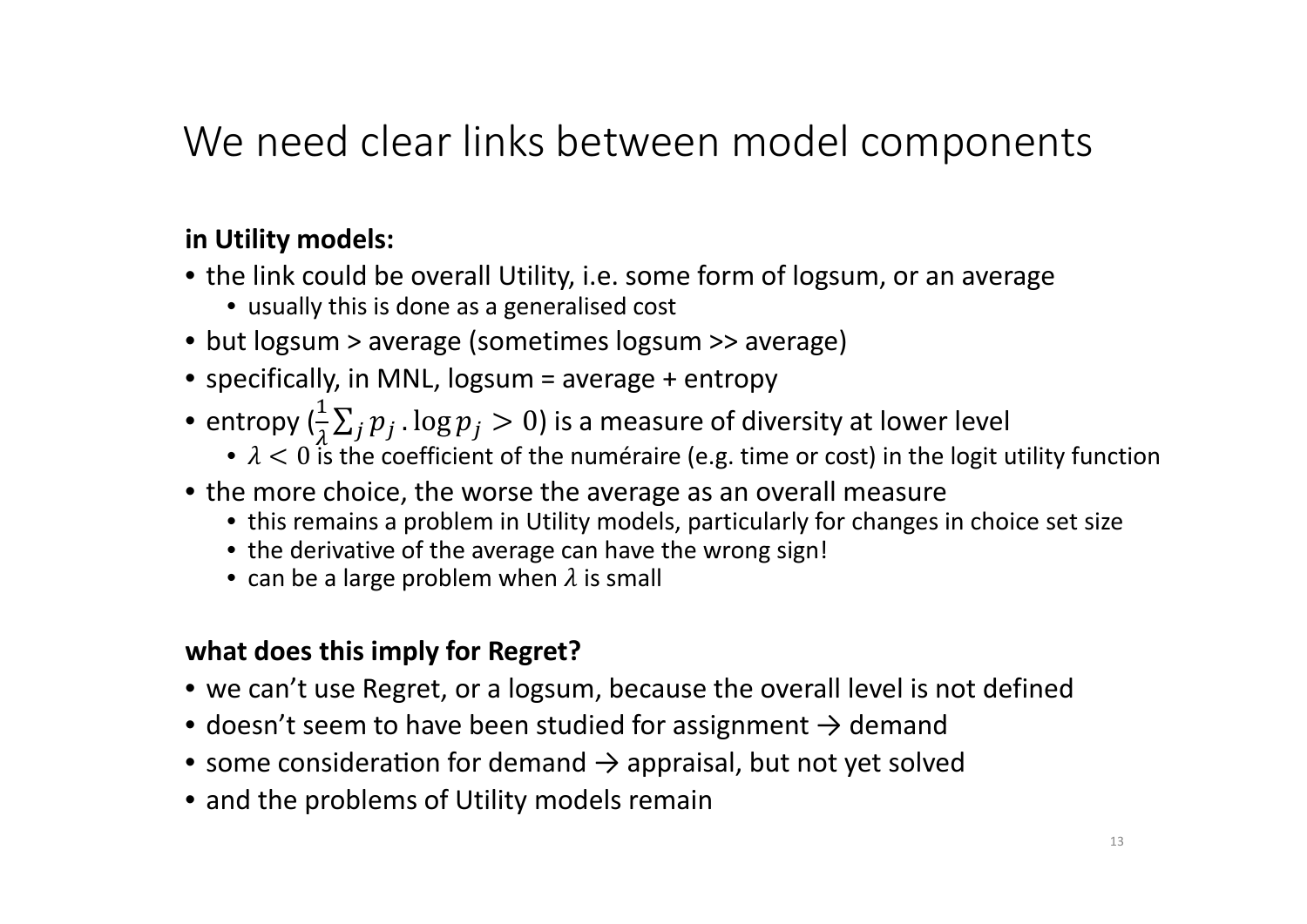## Can we use inconsistent components?

• e.g. Regret for mode‐destination models, Utility for the rest



- the problem here is to guarantee intuitive responses
	- e.g. improve a rail line ⇒ more trips assigned and lower rail time could this mean more rail trips to competing destinations or car trips?
	- in Utility models we know how constraints need to be applied, e.g. logsum coefficients < 1 to guarantee intuitive directions of response
		- not always applied between major model components!
	- but what are the constraints on Regret models?
- and to guarantee intuitive appraisal
	- e.g. if <sup>a</sup> policy reduces Regret in the mode‐destination model, will it always give <sup>a</sup> positive appraisal in (e.g.) <sup>a</sup> rule‐of‐half appraisal using Utility
- problem exists now for Utility models, seems to be worse for Regret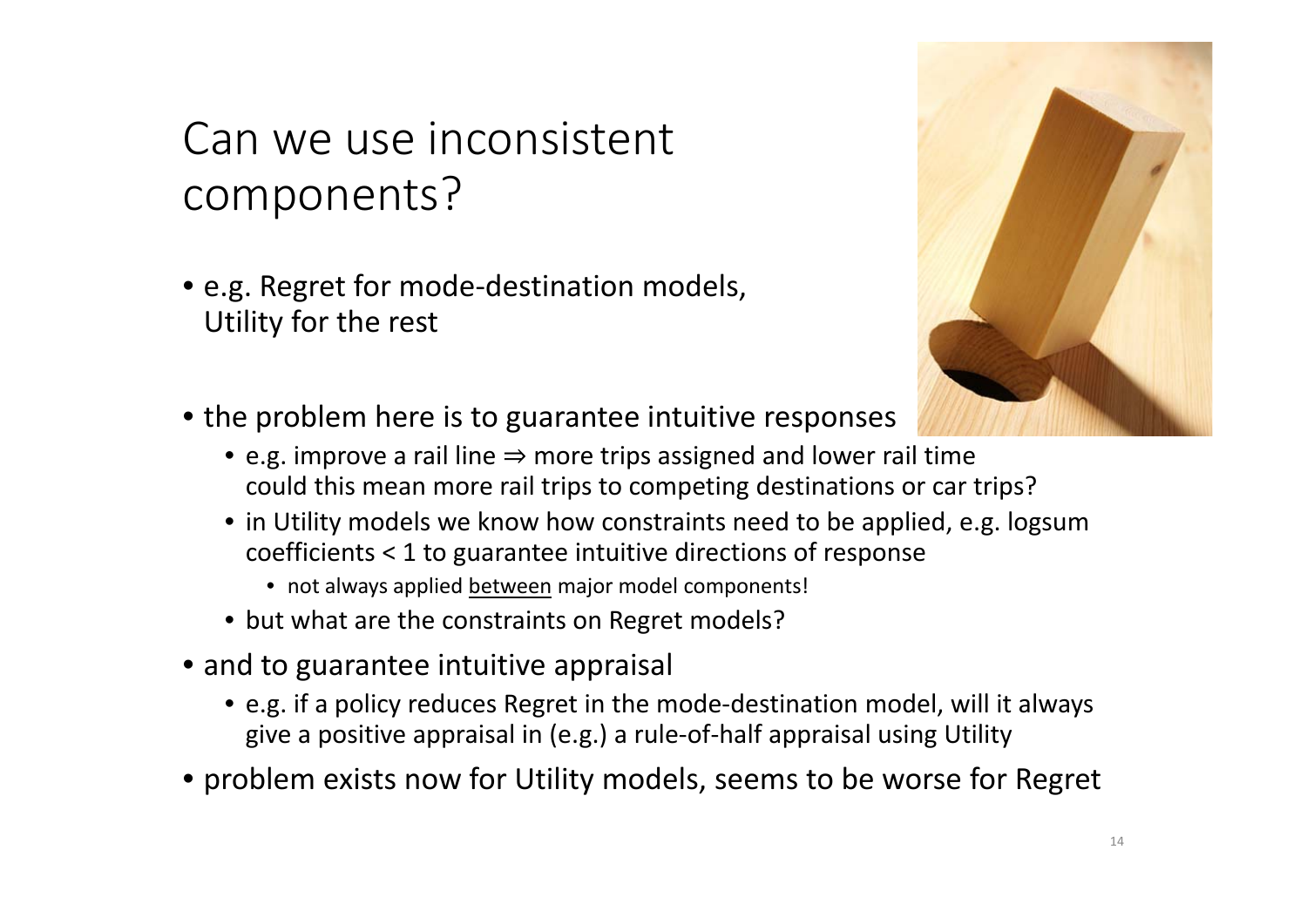## Have we thought enough about consideration sets?

- in <sup>a</sup> large‐scale model there are many almost irrelevant alternatives
	- very distant alternatives, in particular, have very low probabilities
- in Utility models, low Utility serves to represent both low probability of consideration and low probability of choice
	- the model form may not be quite right, but we get the effect approximately
- in Regret models, we have to consider attributes in detail, even for these low‐probability alternatives
	- e.g. comparing two nearby shopping centres, we have to consider attributes of many shopping centres on the other side of the country
	- can this be right?
- does the model form for Regret deal with this issue appropriately?
	- maybe <sup>a</sup> simpler 'filter' function could eliminate some low‐probability choices, but there are risks of further incompatibility
- Regret has been developed in <sup>a</sup> Stated Choice context, where this issue is less important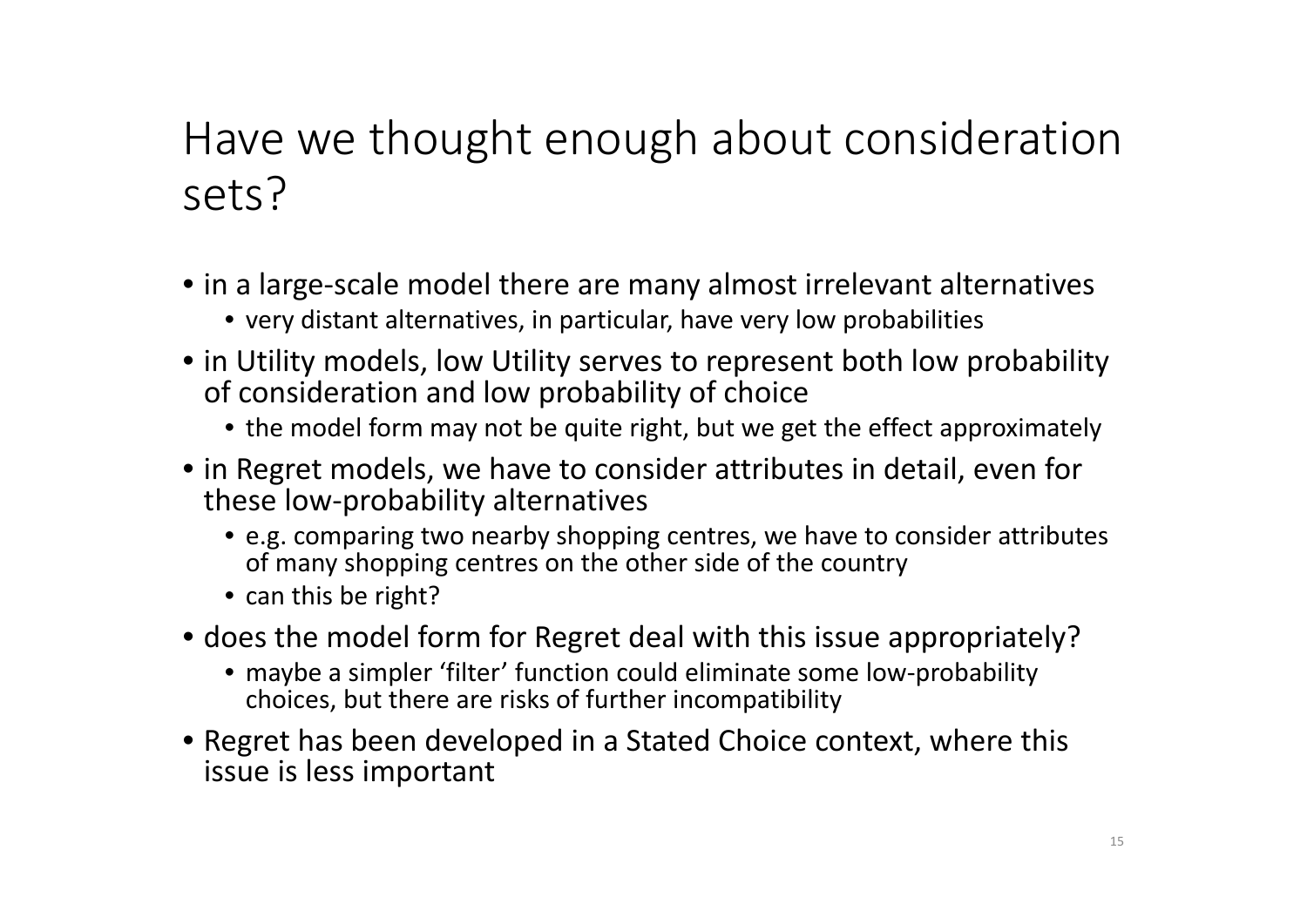#### Summary

- Regret is hard work
	- you need to look all the attributes of an alternative against those of all the other alternatives, not just <sup>a</sup> single index
		- more calculation is needed
	- it looks like algorithms may be more complicated and difficult to work with (e.g. to get convergence)
		- more calculation is needed
- it's not clear what the best Regret approach is
	- several different definitions exist for Regret, willingness‐to‐pay and other components of the choice/valuation system
	- this seems to need testing in every context
		- more calculation needed
- Regret doesn't address history or reference to attribute values outside the choice set
	- at least not directly, though you could consider Regret vs. status quo
	- gains and losses, learning etc. are known to be important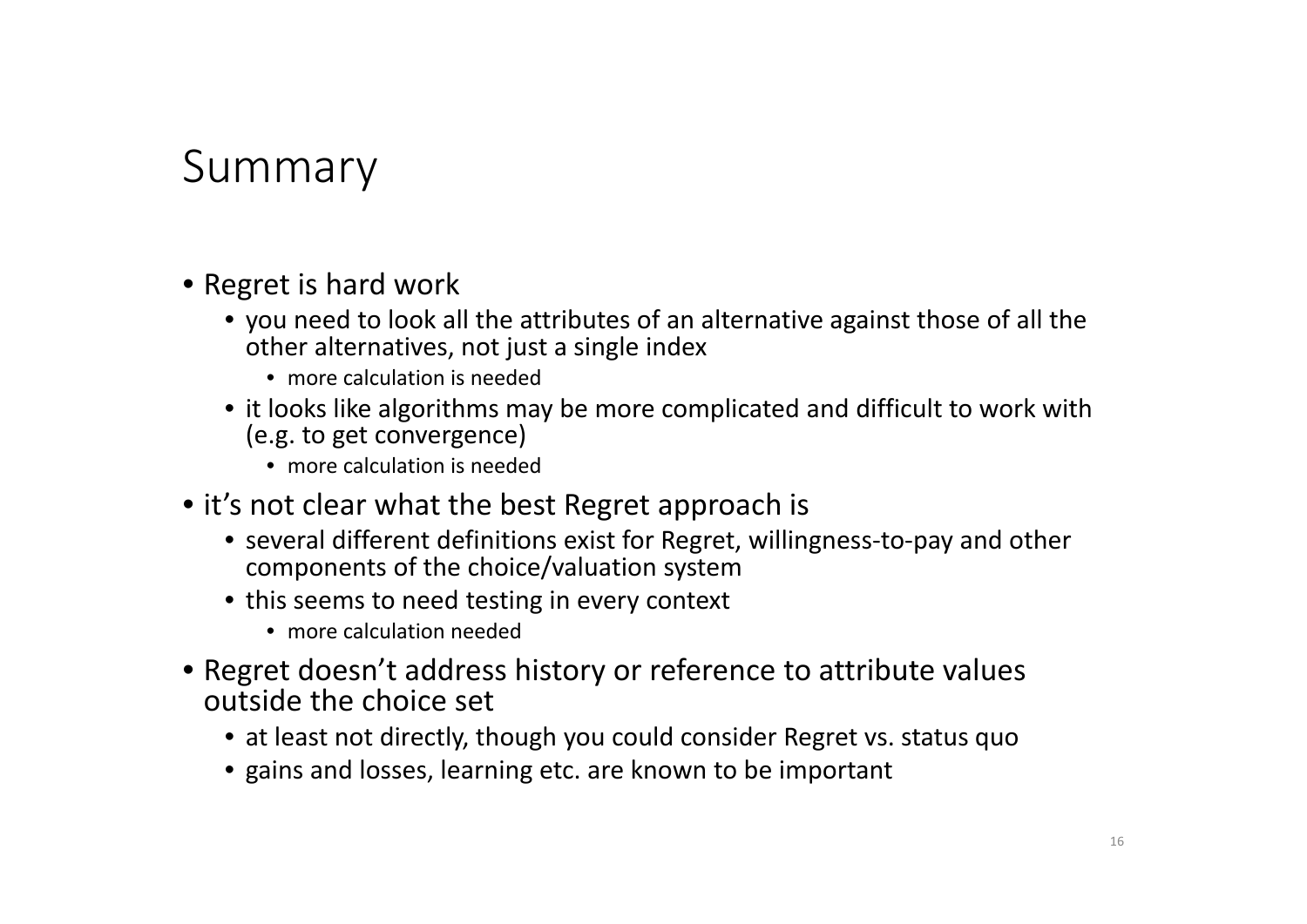## Summary (2)

- abandoning preference consistency is an important loss
	- makes appraisal difficult or impossible
	- (but not forgetting that people may be really inconsistent!)
- each of the other components of large‐scale models presents specific challenges for Regret modelling
- putting together <sup>a</sup> complete Regret system presents further challenges
	- while inconsistency may introduce counter‐intuitive results
- Regret seems more suitable for Stated Choice than RP contexts
	- having the choice/consideration sets more clearly defined is obviously <sup>a</sup> help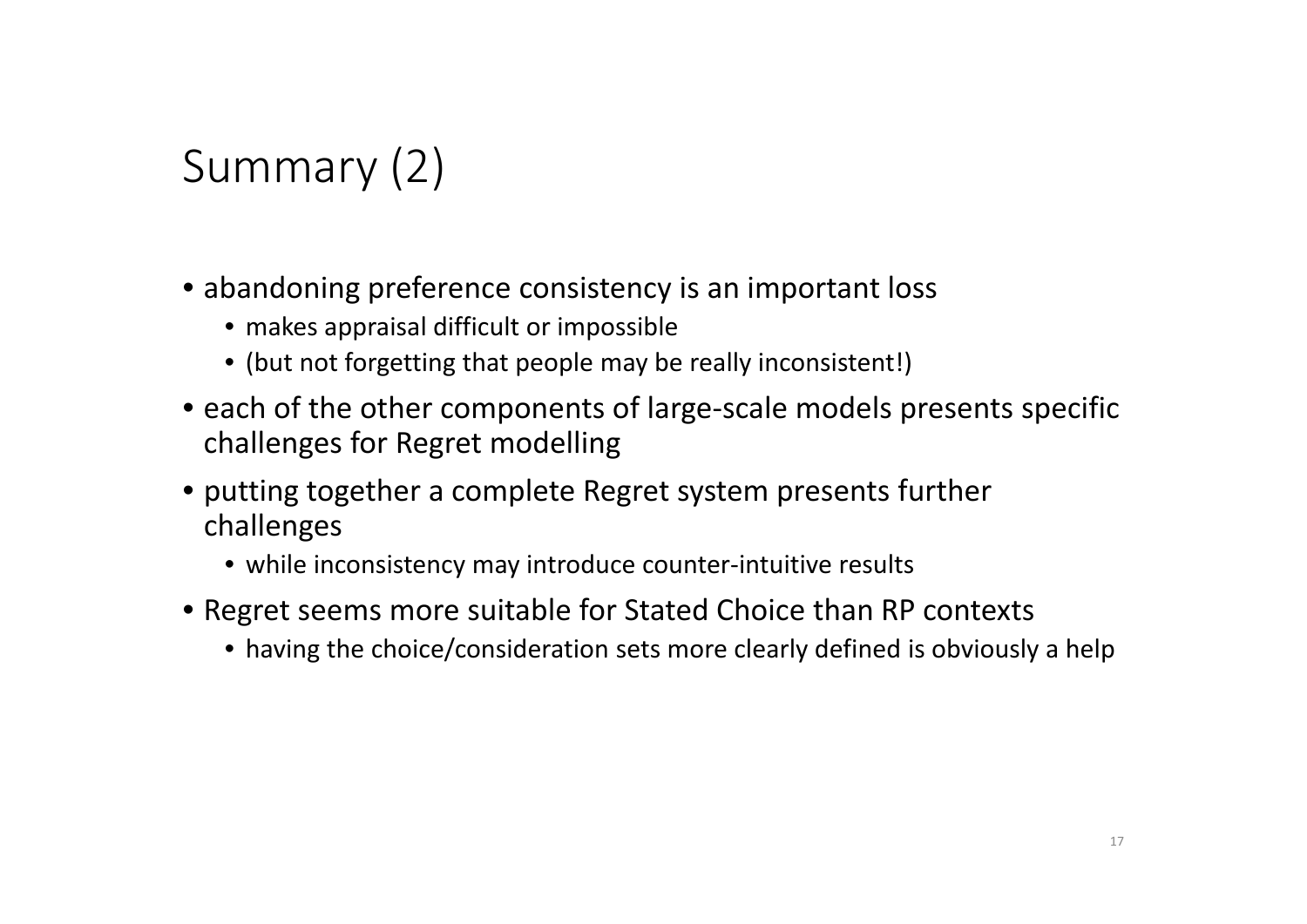#### Conclusions

- Regret seems to capture an important aspect of behaviour
	- different from utility
	- maybe this could be captured another way?
- but there are other aspects of behaviour it doesn't capture
	- so Regret is not the whole answer, not even Regret <sup>+</sup> Utility
- don't underestimate the (painful) progress that has been made with utility models and that this would have to be repeated
	- the history goes back at least 60 years
- large‐scale modelling and Regret seem simply <sup>a</sup> poor match
	- despite the excellent work that has been done
		- maybe that work even drives us to this conclusion